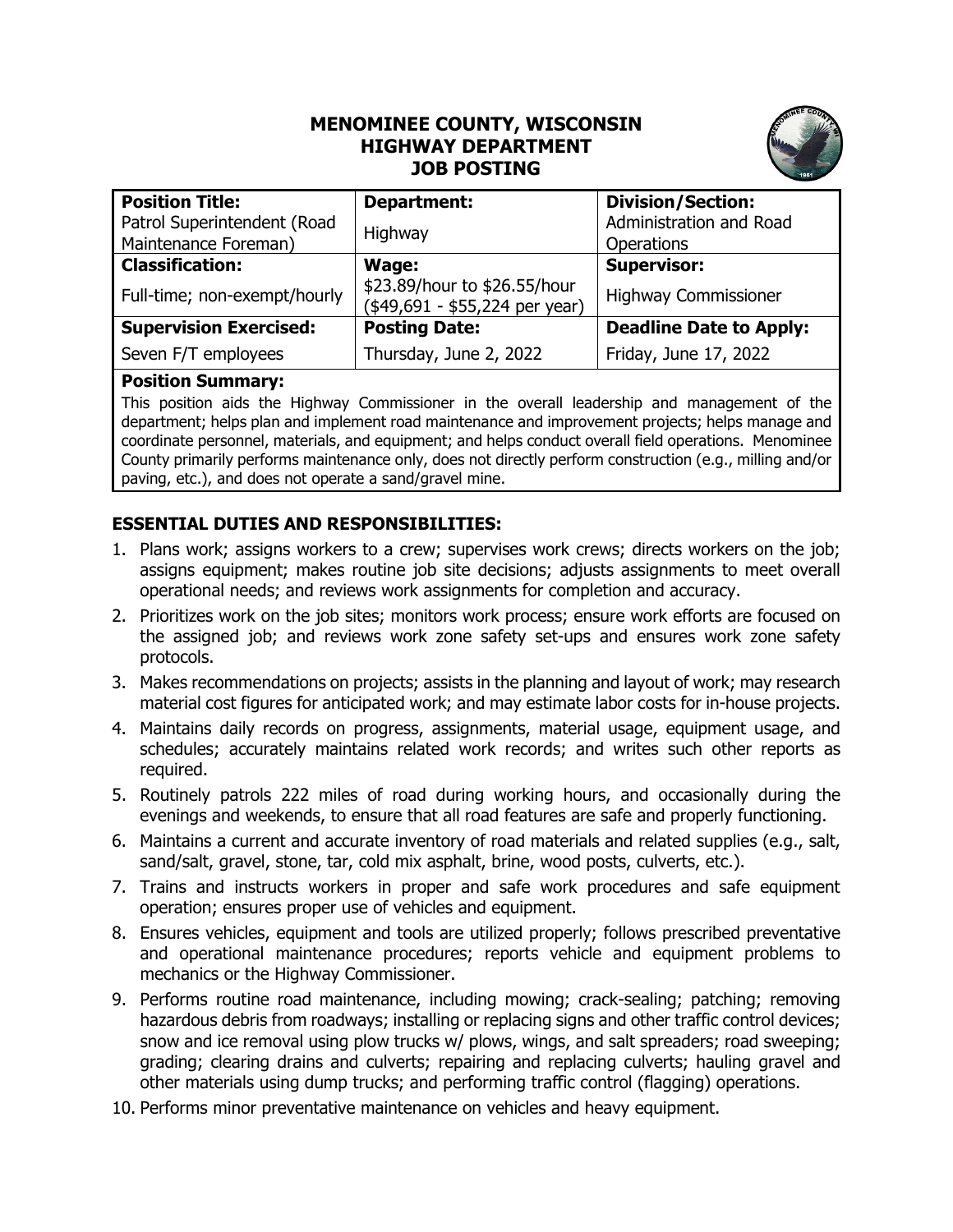- 11. Works on-call in the evenings and on weekends; is expected to make every effort to work overtime during emergencies, and during storm and adverse weather conditions.
- 12. Attends road workgroup meetings, patrol superintendent meetings, Highway Committee meeting, and other meetings with State, county, town, and tribal representatives.
- 13. Performs duties of the Highway Commissioner in his/her absence.
- 14. Contributes to the team effort by performing related duties as necessary or as assigned by the immediate supervisor.

**MINIMUM QUALIFICATIONS:** The ideal candidate with an impeccable attendance record and work ethic will possess the following minimum qualifications:

- 1. High school diploma or equivalent, plus a minimum of a two-year associate or technical degree in project management, construction management, civil engineering, or a closely related field.
- 2. At least one year of proven supervisory experience.
- 3. Must be capable of typing and be proficient in the use of MS Word, Excel, and Outlook.
- 4. Must be able to interpret maps and diagrams, and be able to perform technical research (e.g., read statutes, regulations, manuals, policies, and procedures).
- 5. At least one-year prior experience working in a highway department or a public works department.
- 6. Possession of a Class D driver's license and a Class A or B commercial driver's license with air brake endorsement (or ability to obtain a Class B commercial driver's license with air brake endorsement within six months of hire date).
- 7. Must possess and maintain a home/personal telephone.
- 8. A combination of education and relevant experience may be considered in lieu of the education and supervisory requirements stated above.

A person not meeting any one of the minimum qualifications listed above, except as otherwise noted, will not be considered for an interview. Individuals selected for an interview will be tested on writing skills, Excel and basic math skills, research skills, and reading road construction design plans.

## **NECESSARY KNOWLEDGE/SKILLS/ABILITIES:**

- Communication Skills. Ability to communicate effectively and work with diverse groups of managers, employees, contractors, vendors and the general public. Ability to read, write and comprehend complex instructions, correspondence, maps, diagrams, and technical specifications. Ability to effectively present information in one-on-one and small group situations to other employees of the organization.
- Mathematical. Ability to add, subtract, multiply, and divide in all units of measure, using whole numbers, common fractions, and decimals. Ability to compute rate, ratio, and percent; and to interpret miscellaneous drawings and schematics.
- Physical Demands. While performing the duties of this job, the employee is frequently required to sit; use hands to finger, handle, or feel; reach with hands and arms; and talk; or hear. The employee is occasionally required to stand; walk; climb or balance; and stoop; kneel; crouch; or crawl. The employee must occasionally lift and/or move up to 50 pounds. Specific vision abilities required by this job include close vision, distance vision, color vision, peripheral vision and ability to adjust focus.